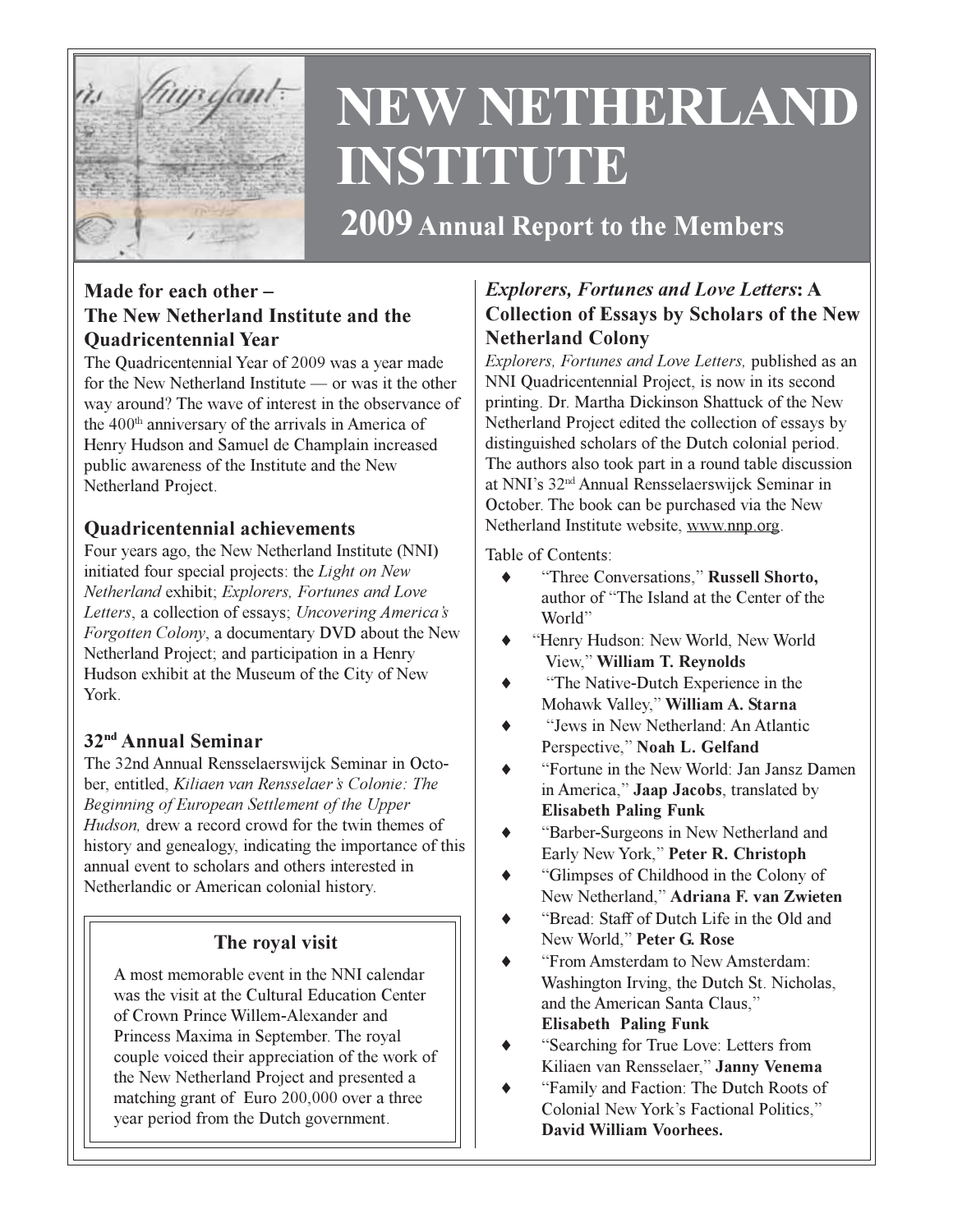### Page 2 2009 Annual Report

### Uncovering America's Forgotten Colony: the New Netherland Project, a DVD

Uncovering America's Forgotten Colony: The New Netherland Project is a NNI documentary DVD about the work of the New Netherland Project. More than 18 volumes of the official archives of New Netherland have been transcribed, translated, and published to date.

The 30-minute video provides historical background about New Netherland and explains the use of documentary evidence. It makes clear why the documents are unique and important and gives examples of the fascinating information found in these early records. Charles T. Gehring, Ph.D., director of the translation project, relates the journey the documents took from 1674 to the present. He dispels some of the misinterpretations of the Dutch in sources such as literature, history books, and social history.

Containing interviews with Gehring and Janny Venema, Ph.D., the director and assistant director of the New Netherland Project, the video is produced by Mogul One Production, LLC, for showing on PBS and commercial television. A shorter version accompanies the traveling exhibit.

Accompanying the DVD is the publication Dutch Renaissance: The Story of the New Netherland Project. Both items are available in NNI's online shop at www.nnp.org.

### Publications

To transcribe, translate, and publish the Dutch colonial documents that were created from 1636 until 1674 in New Netherland: this mission continues apace for the New Netherland Project. During that period, New Netherland extended from the Connecticut River to Delaware Bay, including within its boundaries much of the present states of Delaware, Pennsylvania, New Jersey, New York and western Connecticut.

When the Project began, print was the only format available. Now the definition of "publication" also includes digital formats.

Fort Orange Records, 1654-1679, translated and edited by Charles T. Gehring and Janny Venema, was published in April 2009 by Syracuse Press. It includes the records of the Fort Orange Court translated from the original Dutch. The court tried civil and minor criminal cases, with jurisdiction over Fort Orange, the village of Beverwijck, Schenectady, Kinderhook, Claverack, Coxsackie and Catskill until 1661. The Court of Fort Orange/Beverwijck served as a judicial, legislative and executive body for the West India Company's region on the upper Hudson. An order form is available on www.nnp.org. The following recent NNI publications are available

for purchase at www.nnp.org: Explorers, Fortunes and Love Letters, a collection of essays by noted scholars, published as a Quadricentennial Project by the New Netherland Institute.

Uncovering America's Forgotten Colony: a DVD about the New Netherland Project, has been broadcast on commercial television as part of the quadricentennial schedule.

Dutch Renaissance: the Story of the New Netherland Project, a booklet by Peter A. Douglas, accompanies the Light in New Netherland exhibit and the above DVD, and can also be purchased separately. Kiliaen van Rensselaer's Colonie: the Beginning of European Settlement of the Upper Hudson, a DVD of the two-day 2009 Rensselaerswijck Seminar.

Also available at NNI's online shop, but published by Manhattan View Press, is The Mevrouw Who Saved Manhattan, a novel set in the Stuyvesant era by Bill Greer, treasurer of the NNI board of trustees. Dr. Martha Shattuck, NNP editor, continues her work on The New Netherland Papers, part of the Bontemantel Collection, held by the New York Public Library. The original owner of the papers was Hans Bontemantel (1613-1688), a schepen of the city of Amsterdam from 1655-1672. The papers span the period from Usselinx's 1636 proposal for the formation of a fur company comprised of the United Provinces and Sweden, to 1660, holding a wealth of information on a variety of subjects that adds to our knowledge of the colony's history, its people and its problems.

Papers presented during the second decennium of Rensselaerswijck Seminars were transmitted to the publisher, SUNY Press, in the fall of 2009. The third decennium's Rensselaerswijck Papers are presently being collected for publication, also by SUNY Press.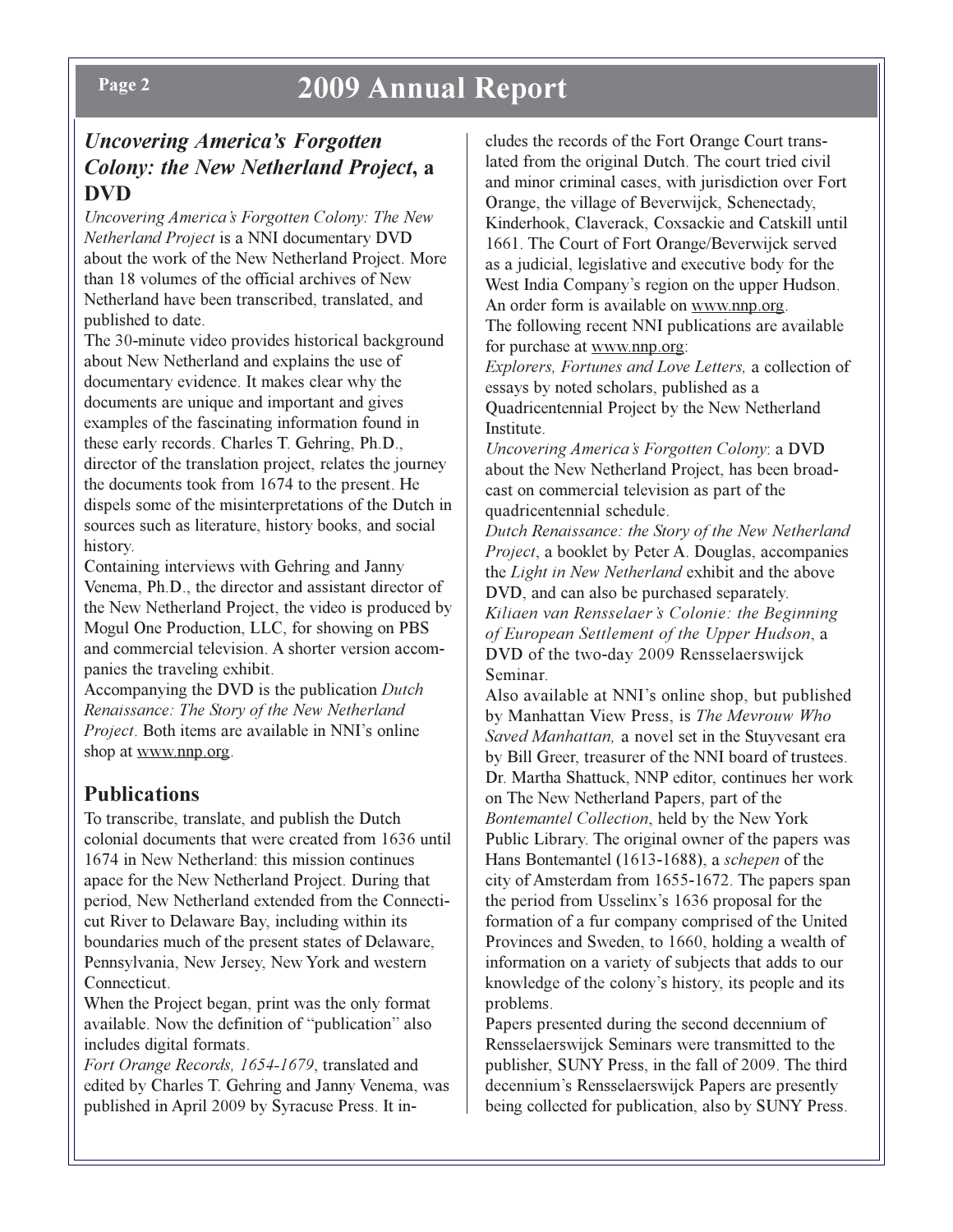## 2009 Annual Report Page 3

### Awards Presented by NNI in 2009

The New Netherland Institute encourages scholarship and contributions to the knowledge of the New Netherland Colony with a program of awards funded by generous donations.

The support of the Doris Quinn Foundation enables the Institute to join with academic institutions, the NYS Library and the NYS Archives in offering visiting professorships, fellowships and research residencies.

The 2009 Quinn Fellow is Virginie Adane, a Ph.D. candidate at the École des Hautes Études en Sciences Sociales (EHESS) in Paris, France. She spent the 2008-2009 academic year at NYU as a Fulbright and Georges Lurcy Fellow and the fall of 2009 at the NNI in Albany, working on her dissertation, "Women in a multicultural colonial society - New Netherland, New York (ca.1630–ca.1730)."

Born in Paris, Adane completed her undergraduate work in Lyon at the École Normal Supérieure and holds undergraduate and master's degrees with a history and geography major.

Two Quinn Library Research Residencies for 2009–10 have been awarded, one to Andrea Mosterman and the other to Kim Todt.

Mosterman is a Ph.D. candidate in the history department of Boston University, where she specializes in Colonial American and Atlantic History. Her dissertation, "Sharing Spaces in a New World Environment: African-Dutch Contributions to North American Culture, 1626-1826," examines the development of African-Dutch practices and traditions in New York and New Jersey during that period.

Kim Todt is a Ph.D. candidate at Cornell University in Early American History. Her research is about the commercial networking between the Dutch and the British colonies of New Netherland and colonial New York.

Todt's dissertation is entitled "Let Us Comprehend the Mysteries of Commerce: The Transformation of Mercantilism in New Netherland and Colonial New York from 1630 through 1790."

The second **Quinn Archives Research Resident** is Stephen T. Staggs. A Ph.D. candidate in the History Department of Western Michigan University, he specializes in Colonial North American and Early Modern European History.

His dissertation, "Through the eyes of Faith: Indian-Dutch Relations in the Americas during the Seventeenth and Eighteenth Centuries," will lend new insight into such topics as the extent to which Protestant conceptualizations of the New World and its inhabitants affected the interactions between the two groups in the Americas.

On October 9, Staggs gave a lecture for NYS Library and Archives staff. In the spring of 2010, he will begin teaching World History at Western Michigan University.

The Hendricks Manuscript Award was presented to James W. Bradley for his book "Before Albany: An Archeology of Native-Dutch Relations in the Capital Region, 1600-1664." He explores the interaction between Native Americans and the Dutch settlers living in the Beverwijck settlement, presentday Albany, discussing the mutual respect between the two groups and how, despite Albany's remote location and some conflicts, the liaison of Native people and the Dutch led to the settlement of the Capital Region.

The annual award is given to the best published or unpublished book-length manuscript relating to any aspect of the Dutch colonial experience in North America. The award, endowed by Dr. Andrew A. Hendricks, now carries a prize of \$5,000 and a framed Len Tantillo print with the Award recipient's name and the year of the Award.

The recipient of the Hendricks Award is also named a Fellow of the New Netherland Institute. Manuscripts may deal with any aspect of New Netherland history. Biographies of individuals are eligible, as are manuscripts dealing with such cultural matters as literature and the arts.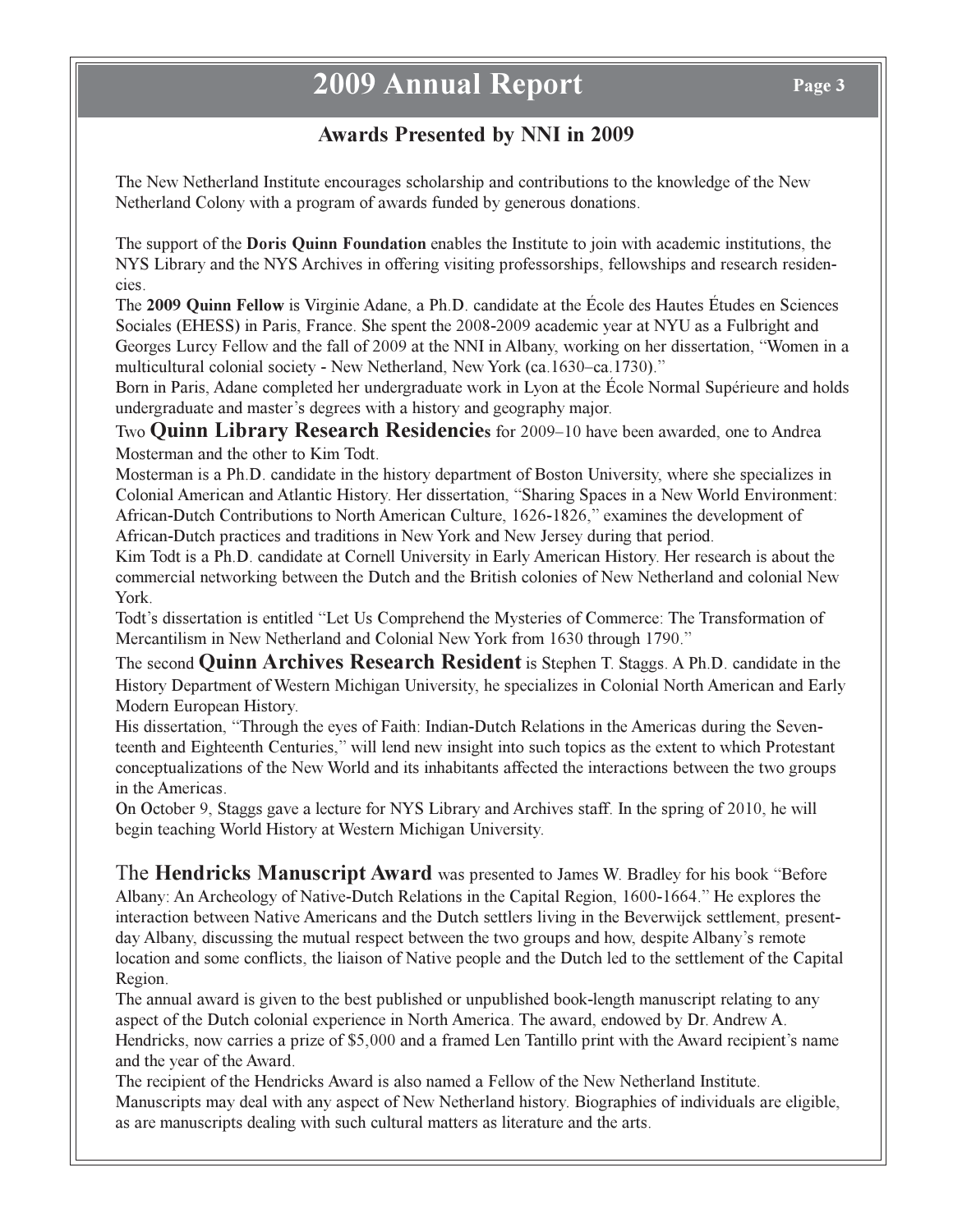### Page 4 2009 Annual Report

The Alice P. Kenney Award was given to Prof. C. Carl Pegels, professor emeritus at the University of Buffalo, in recognition of his generous contribution to the Dutch-American section of the New Netherland Institute's website. This section is a major drawing card to many users and invites their further interest in the Institute.

The award, which now carries a prize of \$1,000, is given to an individual or group that has made a significant contribution to colonial Dutch studies and/or has encouraged understanding of the significance of the Dutch colonial experience in North America.

Alice P. Kenney, an associate professor of history at Cedar Crest College, Allentown, PA, was keenly interested in the Dutch-American experience. A descendant of 17th-century Dutch settlers, among them the colorful Anneke Jans, she grew up in Albany, N.Y. She received her B.A. from Middlebury College and her M.A. and Ph.D. from Columbia University.

Her books include *The Gansevoorts of Albany* and *Stubborn for Liberty*. She also wrote a bicentennial history of the Revolution in Albany, a survey of Dutch artifacts in Hudson Valley museums and many journal articles.

The Howard G. Hageman Citation for 2009 was presented at the annual meeting to John and Sally Van Schaick upon Mr. Van Schaick's retirement from the NNI Board of Trustees (2009), in grateful recognition of exceptional service and promotion of the work of the New Netherland Project. The Citation honors Dr. Howard G. Hageman, a founder of the Friends of the New Netherland Project, later Friends of New Netherland and now the New Netherland Institute. He was the organization's first President from 1986 until his passing in 1992.

A Special Award to Len Tantillo was announced at the 32<sup>nd</sup> Annual Rensselaerswijck Seminar, in recognition of his contributions of historical paintings accompanying Light on New Netherland and other projects of the Institute.

### Starting the Year With a Look at de Halve Maen

From hot type to heated discussions, Dr. David Voorhees recounted his experiences as editor of de Halve Maen when he addressed the NNI annual meeting in January 2009, at the historic Mansion at Cedar Hill, Selkirk. When Dr. Voorhees was appointed editor of The Holland Society's publication in 1990, the pages were set by typographers in what is called "hot type." In his presentation, he tracked the transition to today's desktop publishing through a succession of word processing programs, each with its own learning curve.

De Halve Maen began in 1922 as a single sheet, folded in half to be four pages, printed on orange paper. As the membership of the society spread across the country, the newsletter grew in content and circulation to reach members outside New York. Today the publication is a quarterly journal on glossy stock, with a different piece of art on each issue's cover and a rich selection of illustrations.

#### Twin Themes of History and Genealogy Draw 180 Registrants to the 32nd Annual Rensselaerswijck Seminar

Noted author Russell Shorto opened the 32nd Annual Rensselaerswijck Seminar with the question, "Oh, Henry: What Has the Hudson Year Wrought?" on October 1 at the NYS Library. Shorto used the resources of the New Netherland Project in writing his 2004 book about New Netherland, The Island at the Center of the World.

A DVD of the seminar is available from the website at www.nnp.org.

The NNI enjoyed an enthusiastic response to the topic "Kiliaen van Rensselaer's Colonie: The Beginning of European Settlement of the Upper Hudson," as it returned to the seminar's roots as a platform for local historians to present their research on the only successful patroonship in New Netherland. A score of scholars and historians from this country and the Netherlands presented information about the development of Rensselaerswijck, a million acres that encompassed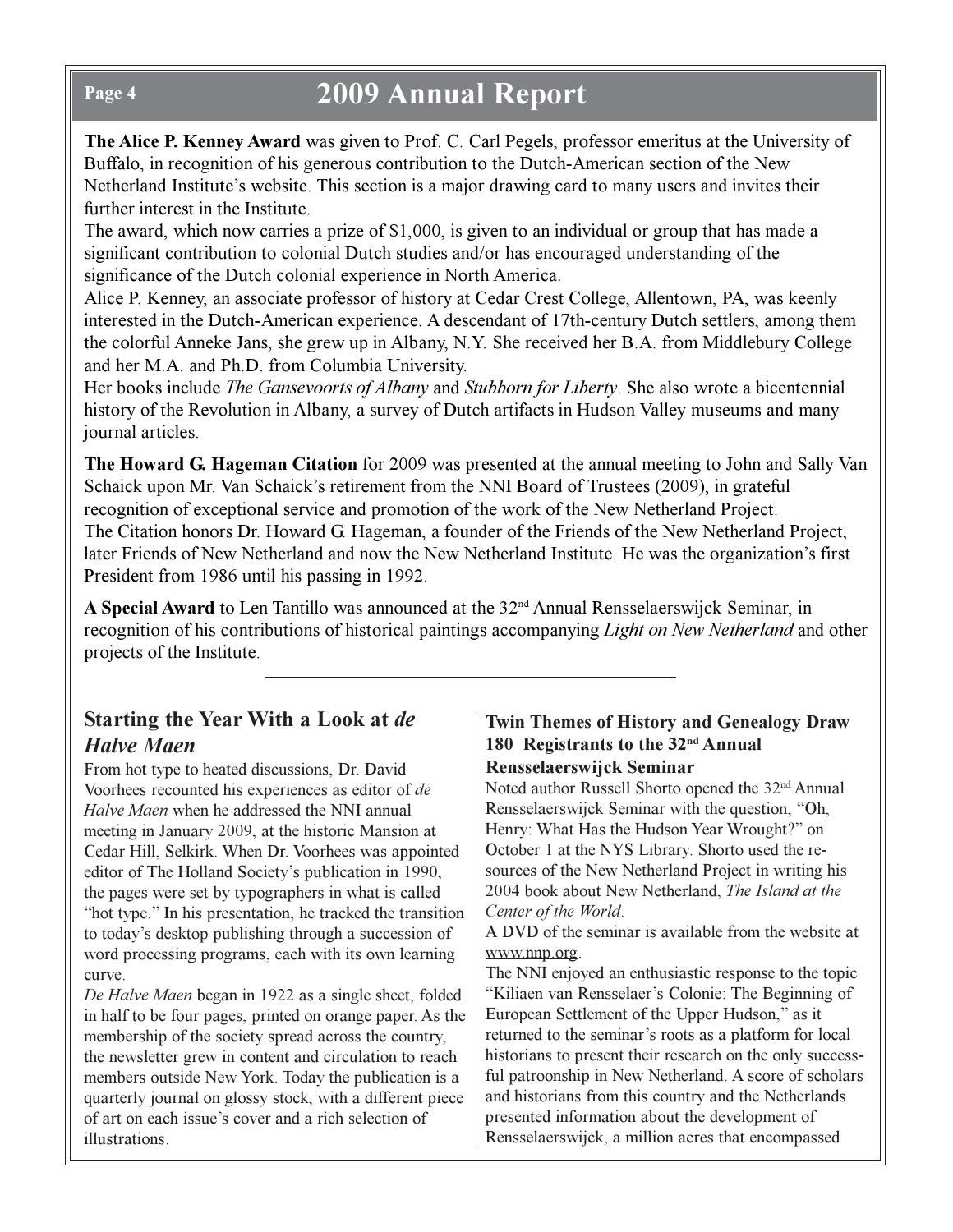## 2009 Annual Report Page 5

what is now Albany, Rensselaer, and Columbia counties.

History and genealogy, the major themes, drew a registration of 180 people, including attendees of the Voorhees Family Reunion.

The two-day program was composed of the following: "Kiliaen van Rensselaer: An Image of One of

America's Founding Grandfathers," by Janny Venema. A panel of contributors to Explorers, Fortunes & Love Letters: A Window on New Netherland discussed their work in progress, with Martha Shattuck, its editor, moderating.

"Maria Van Rensselaer, the Woman Who Saved Rensselaerswijck," Peter R. Christoph, former head of the Manuscripts and Special Collections unit of the New York State Library and founding director of the New Netherland Project.

"New Netherlanders and their Dutch background: Dutch Contributions in Research 1994-2009," Nico Plomp, former deputy director of the Centraal Bureau voor Genealogies in The Hague, the Netherlands.

"What's New at 'The People of Colonial Albany Live Here' Website?" Stefan Bielinski, senior historian for

the NYS Museum.

"Regional Patterns in Dutch-American Culture," Jan Folkerts, general manager of the municipality of Littenseradiel, Friesland, the Netherlands. "Brant van Slichtenhorst's Indian Grievances: Mohawks and Mahicans at Rensselaerswijck," Charles Gehring. "Researching Dutch Families in New York and New Jersey," Henry Hoff, editor of the New England Historical and Genealogical Register. "Visualizing New Netherland: an Artistic Interpretation of  $17<sup>th</sup>$  Century Life along the Hudson," by noted artist Len Tantillo, who provided the program's cover painting. "From Dutch Patroonship to English Manor," a wrapup by Martha Shattuck. The Annual New Netherland Dinner followed the

seminar, with William (Chip) Reynolds, captain of the replica ship Half Moon and director of the New Netherland Museum, as the dinner speaker. Captain Reynolds described his program of educating student sailors, using the authentic navigational instruments in the river named for the explorer Henry Hudson.

### From the Director of the New Netherland Project

This has been a great year for the New Netherland Project, especially great in that we on the project staff have had an unprecedented number of opportunities to tell the story of our mission.

Somebody has called us the "go-to guys," and, as I look at the calendar for 2009, that seems to be a pretty good definition of the fact that Janny Venema and I have spoken at events up and down the Hudson River, from those of local organizations to major events in New York City.

Dr. Venema, the Project's Assistant Director, has accepted a new position of Senior Historian in the NYS Library and continues to serve as the assistant director of the Project. While continuing her work on Kiliaen van Rensselaer, for publication in the Netherlands, and with SUNY Press, Janny has also made many appearances, including at the New York Genealogical & Biographical Society in New York City, as well as at Albany area venues.

We have been interviewed by newspaper writers ranging from local and national newspapers to the New York Times and by electronic journalists on NPR, PBS and CBS, as well as those on European broadcast networks and Australia.

The international aspect of our studies continues to grow. I was asked to give remarks at the opening of the Flanders House in New York City, for example, and later conversations were about future collaboration. In addition to being the "guest experts" for many events, we continued our usual mission of bringing New Netherland documents into correct translation and making them available in printed and digital form. We take great pleasure, too, in serving as a resource for historians and students of the Dutch colonial period, working with researchers from the U.S. and overseas nations.

Martha D. Shattuck, Ph.D., continues her work on the New Netherland Papers in the Bontemantel Papers at the New York Public Library. She was the editor of *Explorers, Fortunes and Love Letters*, the NNI's quadricentennial book.